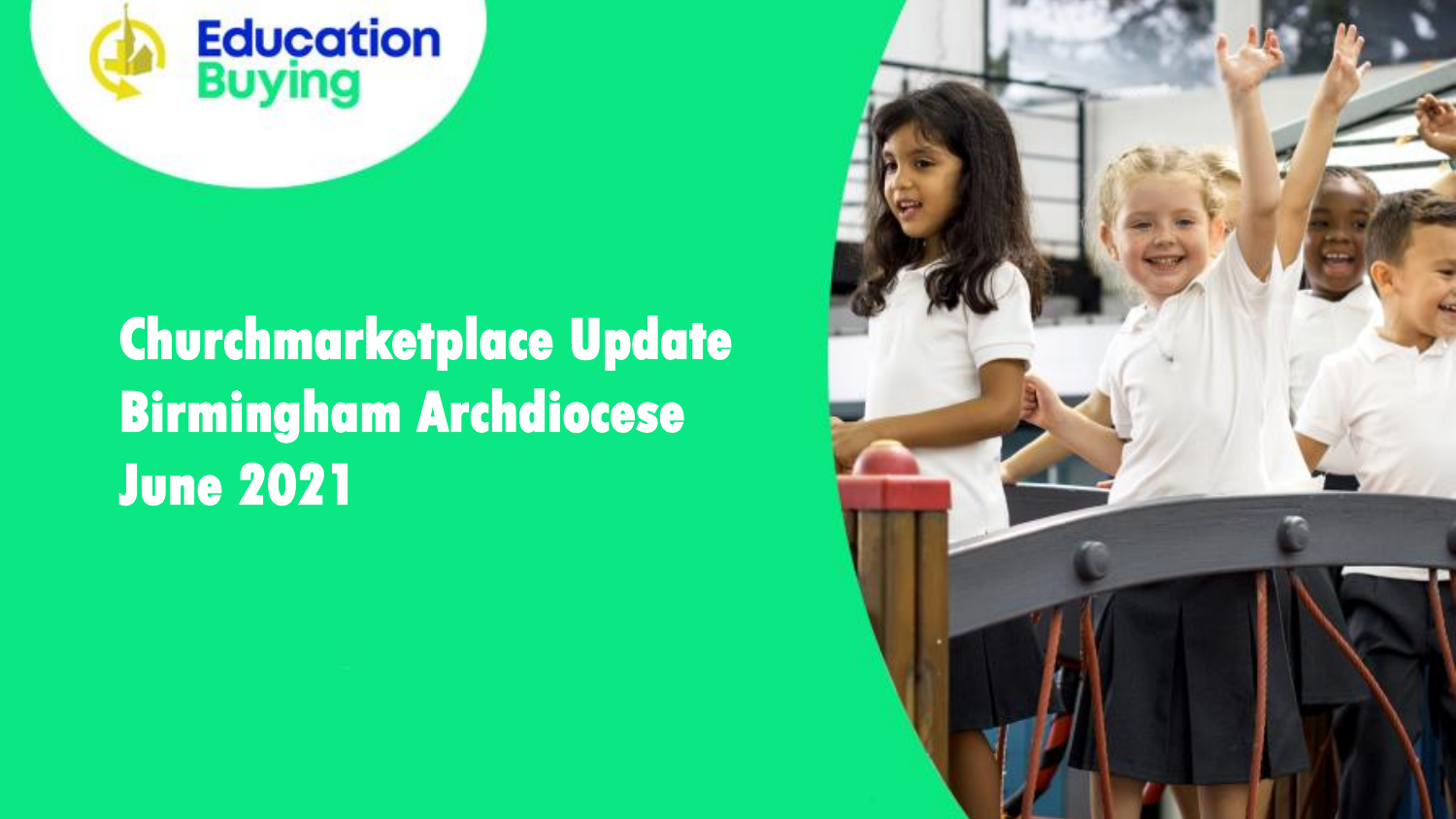- Launched September 2020
- Bringing new frameworks **informed by schools for schools**
- NEW website to register <https://educationbuying.com/cmp/>
	- Free Self Service option- I.E you access the tools and contracts
		- Contracts Register Tool
- NEW- Consultancy support (provided by strategic partner 2buy2). Expert support completing the contracts register including analysis of the data/ delivering thousands of pounds of savings.

formation of a procurement strategy. Schools using this service have shaved months off commencing their bespoke strategic approach to procurement



## **The NEW Churchmarketplace Education Buying Service**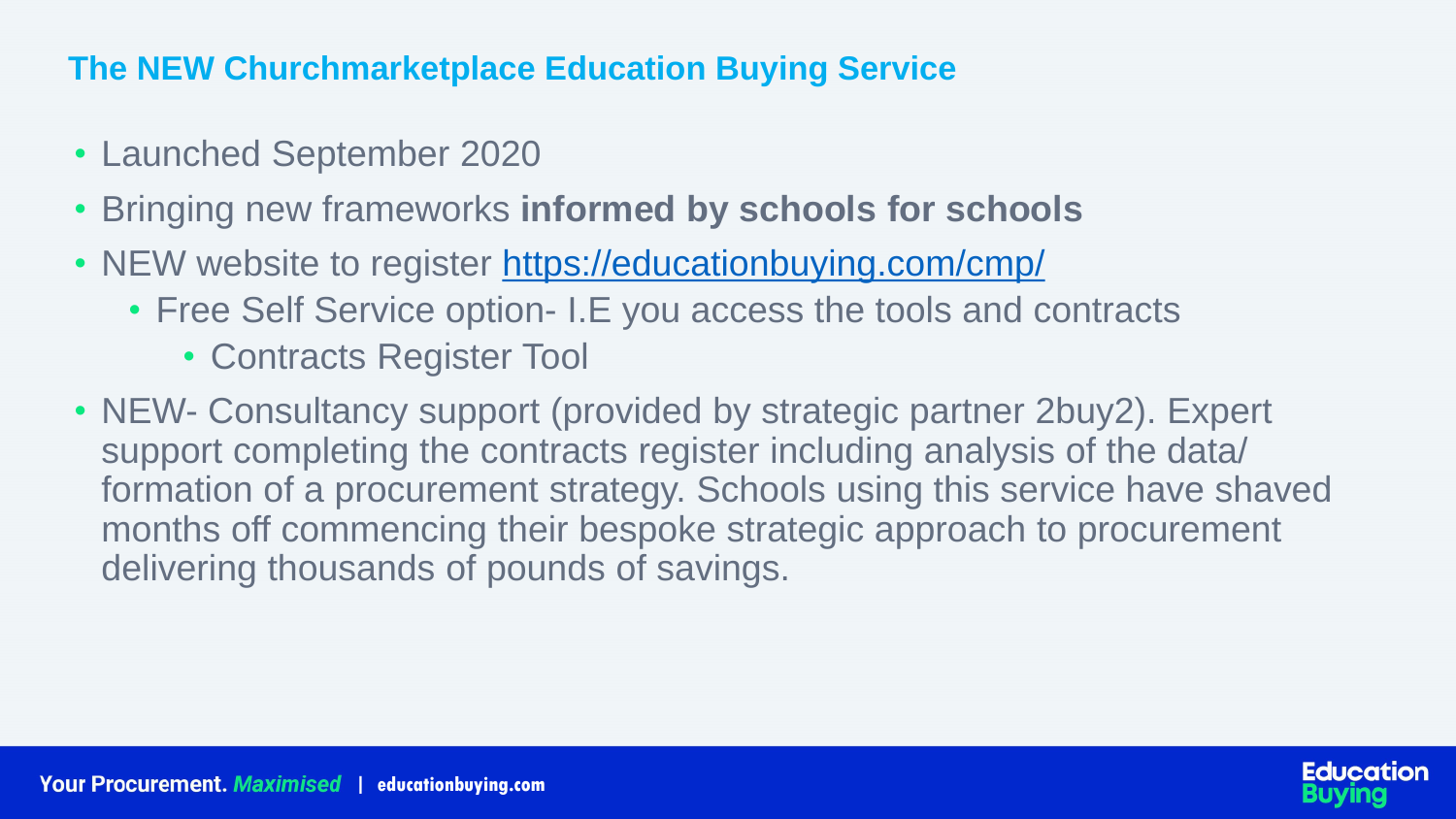# **CMP Education Buying's new website**



# **Supporting your<br>Catholic school**

REGISTER YOUR SCHOOL OR MAT

**Your Procurement. Maximised | educationbuying.com** 





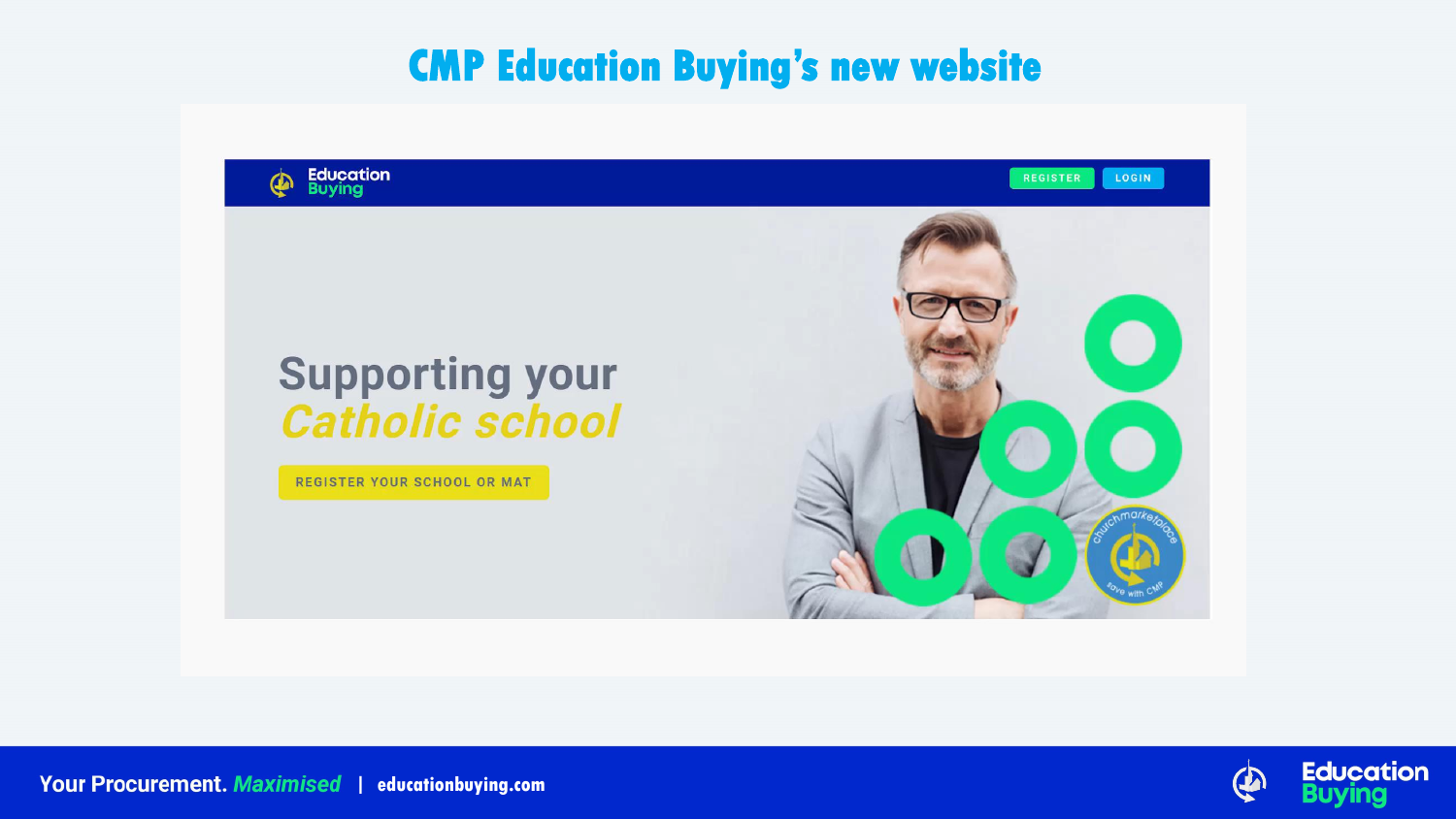- In partnership with St Ralph Sherwin Catholic MAT: Frameworks and Dynamic Purchasing System(DPS) options now live for:
	- Contract Catering
	- Contract Cleaning
	- Telecommunications
	- Broadband
- In partnership with Painsley Catholic Multi Academy Company:

## **NEW frameworks now LIVE- for schools by schools**

Frameworks and Dynamic Purchasing System(DPS) options now live for: Business Services:

- HR
- Legal
- Payroll
- Accountancy and Audit



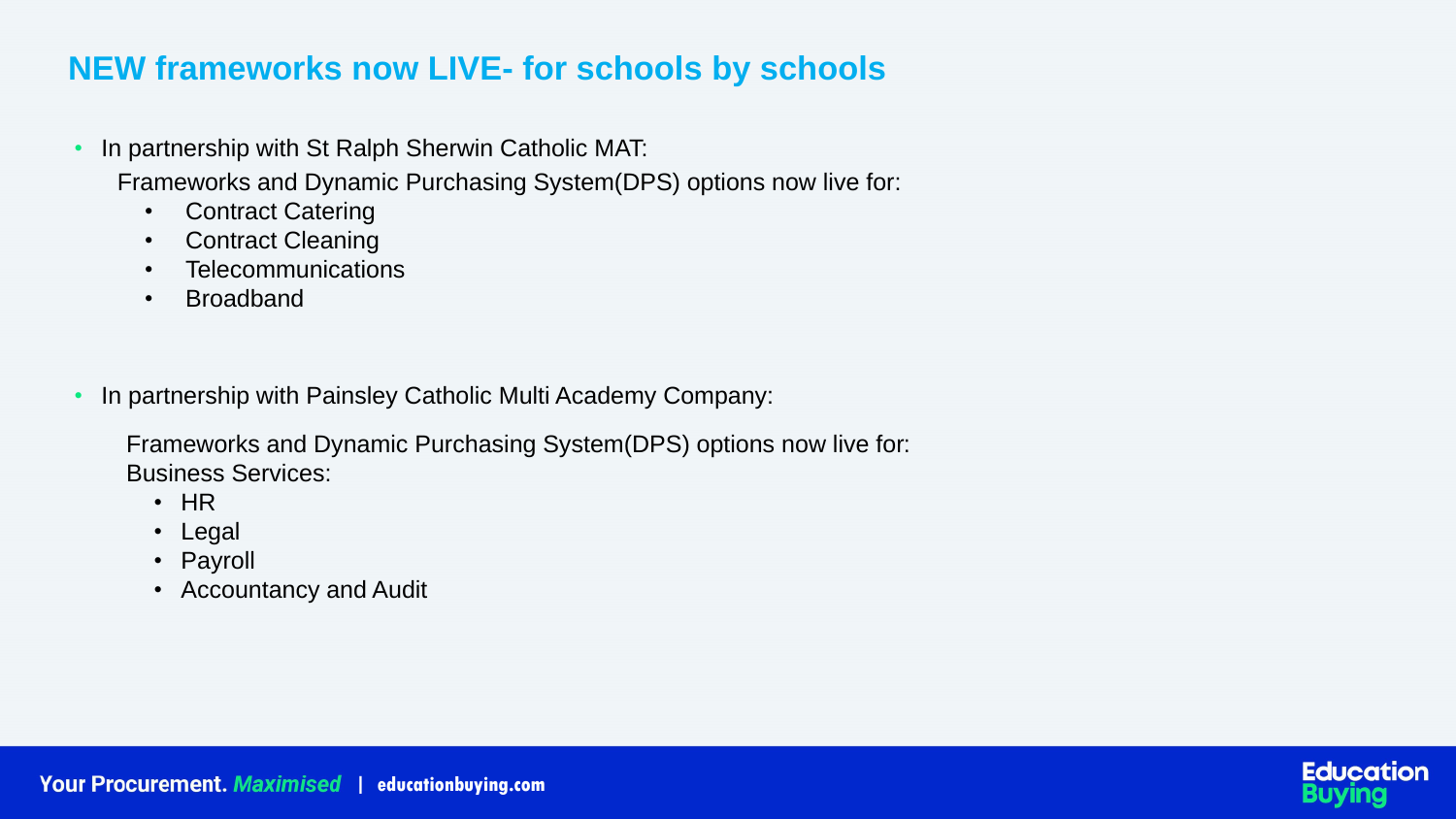# **Making the strategic plan. What is a Contracts Register?**



**Your Procurement. Maximised | educationbuying.com** 



**Benchmark your contracts with other deals. Protect yourself from 'rolling over' contracts.**



**Includes data graphs to track expiry dates & top spend areas. Efficient contract management.** 





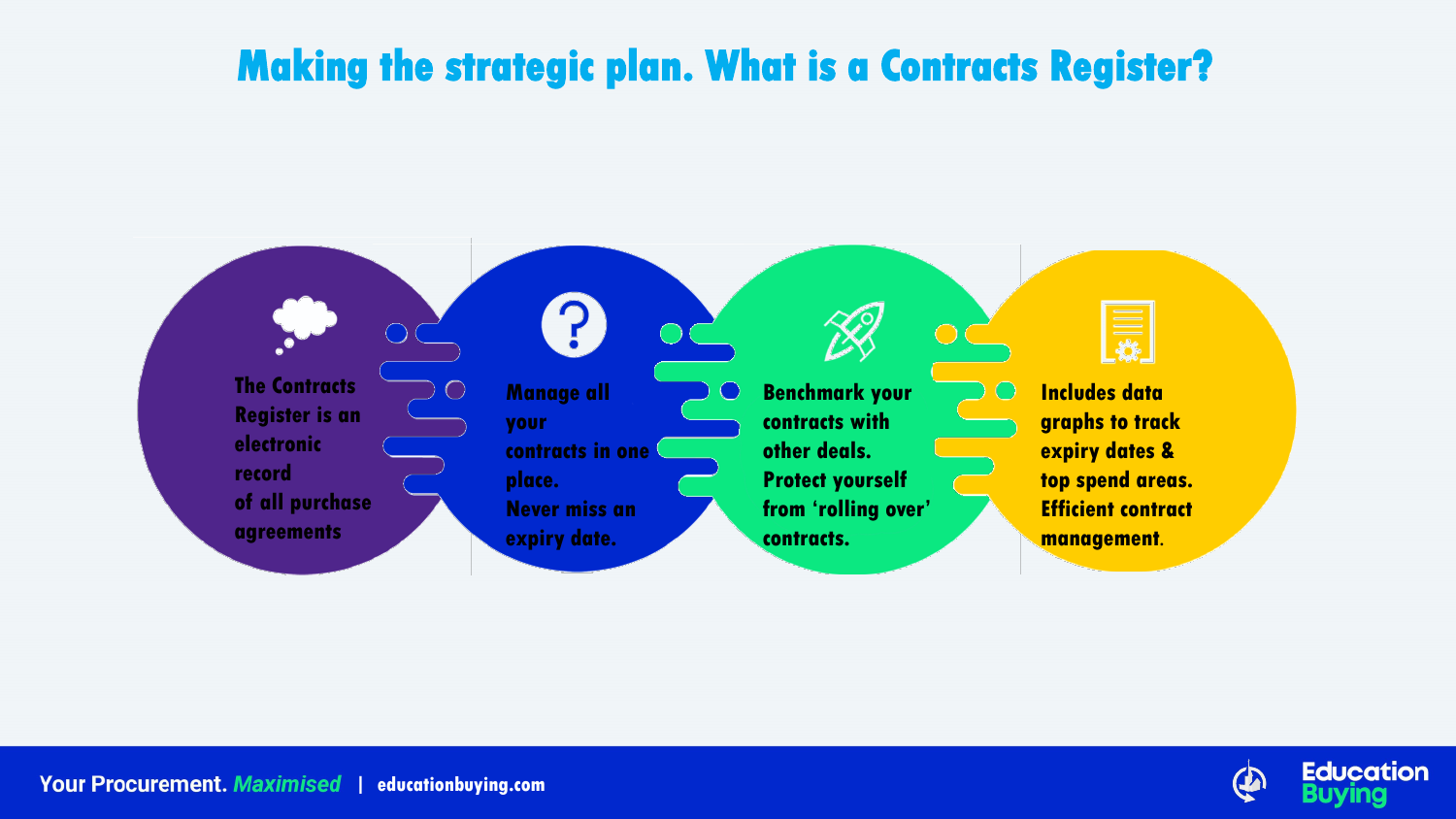# **What does a good Contracts Register look like?**



#### **Your Procurement. Maximised | educationbuying.com**

- **A good contract's register includes the following:**
- **List of your contracts**
- **Description of what that contract provides**
- **Name of supplier**
- **Start date & end date of the contract**
- **Annual value**
- **'Whole life value' (the total cost over the life of the contract)**



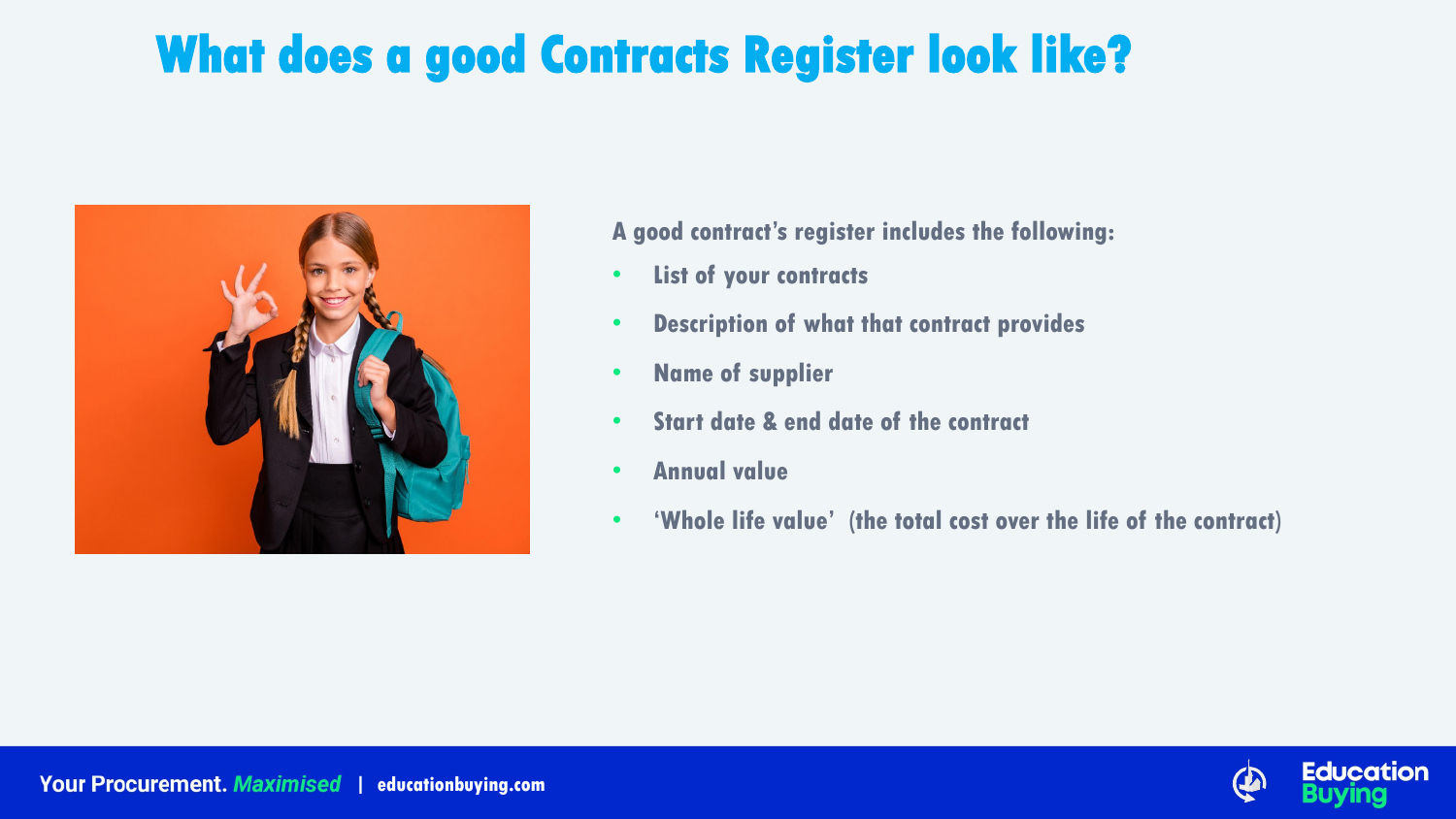### **Too busy? Consider the consultancy option. See how we've helped below**

|                                        | <b>Catering</b> | <b>Cleaning</b> | <b>Internet</b> | <b>MFD</b>     | <b>Office</b><br>supplies |
|----------------------------------------|-----------------|-----------------|-----------------|----------------|---------------------------|
| <b>Average annual spend primary</b>    | £57,625         | £20,746         | £1,604          | £6,416         | £7,202                    |
| <b>Average primary annual saving</b>   | 11%<br>£6338    | 14%<br>£2,904   | 50%<br>£802     |                | 36% £2,309 34% £2,448     |
| <b>Average annual spend secondary</b>  | £131,313        | £103,764        | £7,880          | £26,659        | £31,449                   |
| <b>Average secondary annual saving</b> | $10\%$ £13,131  | $7\%$<br>£7,263 | 18%<br>£1,418   | 39%<br>£10,397 | 35%<br>£11,007            |

**Source: 2buy2 North West England school data 2020**

#### **Your Procurement. Maximised | educationbuying.com**

**Primary school total savings £14,801**

### **Secondary school total savings £43,216**

• **This could mean additional teaching assistants, equipment & lots more!**







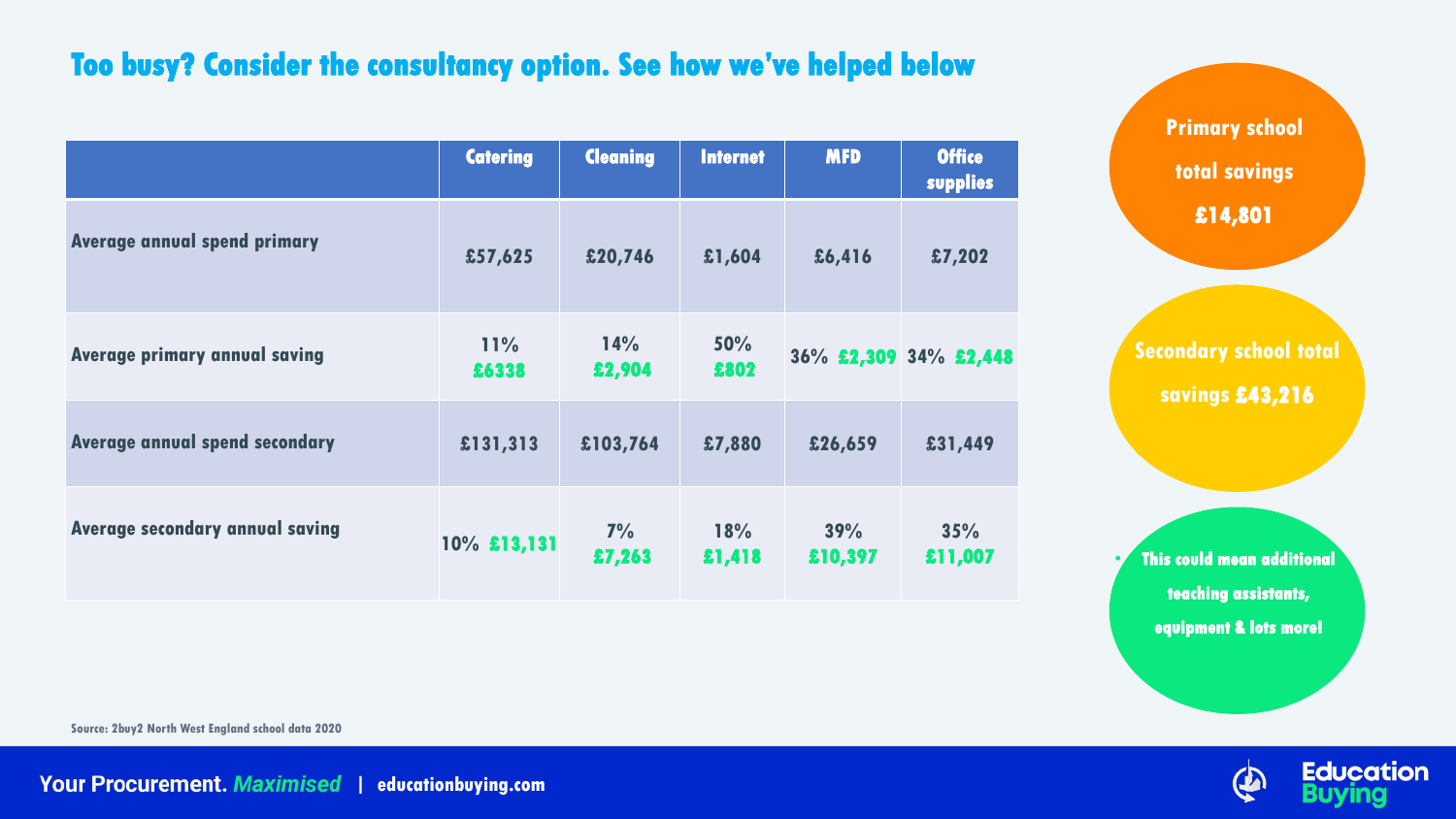#### **But if you are too busy- consider the opportunity costs of savings v value for money consultancy support**

The costs: Two options available.

#### **Option One**

• The consultancy costs for supporting your strategic vision informed by the Contracts register is £500 per school. Once completed this will give you total peace of mind, that you'll never again miss a contract notice period or end date and



ensure you can demonstrate audit compliance, should the need to arise.

#### **Option Two**

• Alternatively, you can share a 1/3<sup>rd</sup> of delivered savings across each category or invoice and not pay the £500

Either way, CMP EB will ensure that your contract register, and contract management is up to date and complies to PCR2015.

Register for free at <https://educationbuying.com/cmp/>

## **Costs v Opportunity Costs…**

• If your use the tool yourself it is free "Self Service"